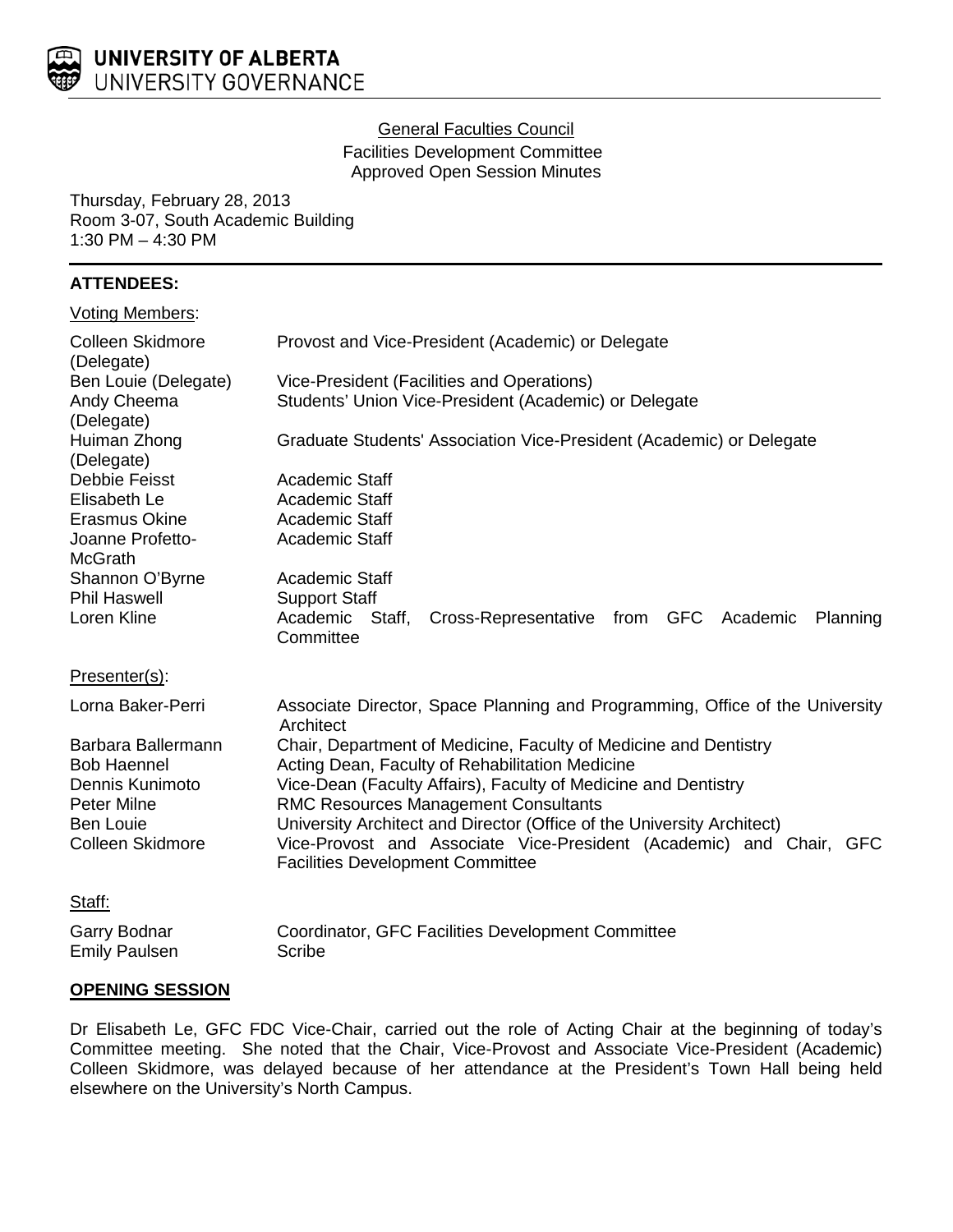#### 1. Approval of the Agenda

Materials before members are contained in the official meeting file.

Motion: Haswell/Feisst

THAT the GFC Facilities Development Committee approve the Agenda.

**CARRIED**

### 2. Approval of the Open Session Minutes of January 24, 2013

Materials before members are contained in the official meeting file.

Motion: O'Byrne/Haswell

THAT the GFC Facilities Development Committee approve the Minutes of January 24, 2013.

**CARRIED**

### 3. Comments from the Chair

After returning from the President's Town Hall held early this afternoon, the Chair commented on the Administration's anticipation of the Provincial Budget to be released on March 7, 2013. She also spoke in detail about the town hall meeting at which she had been present, relaying key points that the President had made to those in attendance.

#### **ACTION ITEMS**

## 4. Department of Medicine General Space Program

Materials before members are contained in the official meeting file.

*Presenters:* Dennis Kunimoto, Vice-Dean (Faculty Relations), Faculty of Medicine and Dentistry; Barbara Ballermann, Chair, Department of Medicine, Faculty of Medicine and Dentistry; Peter Milne, RMC Resources Management Consultants; Lorna Baker-Perri, Associate Director, Space Planning and Programming, Office of the University Architect

*Purpose of the Proposal:* To approve the General Space Program for the Department of Medicine as the basis for developing future planning for the Department, including the Department's portion of the Functional Program for the Clinical Sciences Building Backfill.

#### *Discussion:*

The Acting Chair invited the presenters to the table, thanking them for their attendance.

Dr Kunimoto outlined general ratios for the Department of Medicine, including the number of staff members, students, residents, researching funding, and funding allocations. He emphasized the continued significant growth of this department since 2006, noting that it has created increased pressures within the unit for space. It was explained that vacancies were created in the Clinical Sciences Building (CSB) when occupants of that building were decanted to the Edmonton Clinic Health Academy (ECHA). He also noted that this program will help to consolidate the Department of Medicine, which currently is widely spread across the University's North Campus.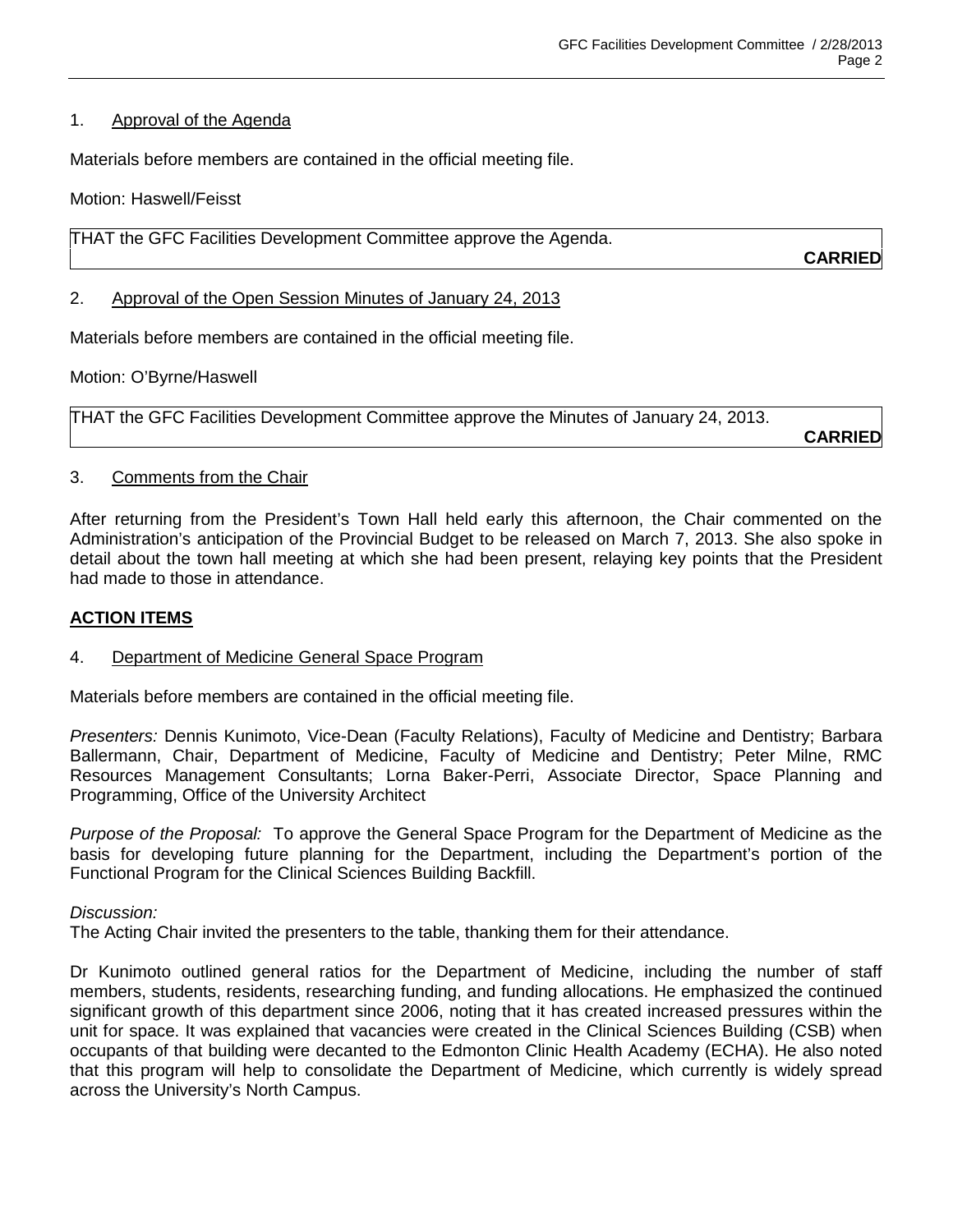Dr Ballermann continued by briefing members on the specific situation in which the Department finds itself. She emphasized the importance of having the Department consolidated, which is significant in interdisciplinary research and which will help reduce administrative inefficiencies. She also spoke of the academic mission of the Department and its goal to have the collective work of those within this unit recognized globally as leaders in their fields. It was noted that the Department's growth in terms of space is also related to the intricate relationship between the unit and Alberta Health Services (AHS). She stated it is also a goal to allocate space for Postgraduate Medical Education and to properly incorporate their administration.

At this point, Mr Milne continued the presentation, noting that the plans in place take into account projections for the Department's anticipated growth over the next five years. He stated that CSB will not accommodate new 'wet' lab space, so the focus of this project is 'dry' lab space and administration.

During the ensuing discussion, presenters addressed questions and comments including, but not limited to: wet lab space administered by the Office of the Vice-President (Research); accommodations available for graduate students; explanation that the growth in the Department is not equally distributed among subspecialties; and clarification that this proposal is to quantify and justify the space required, while the following proposal on today's GFC FDC agenda, while connected, is with regard to solutions to accommodate the Department of Medicine's current and future space needs.

### Motion: O'Byrne/Haswell

THAT the GFC Facilities Development Committee approve, under delegated authority from General Faculties Council and on the recommendation of Planning and Project Delivery, the proposed Department of Medicine General Space Program (as set forth in Attachment 2), as the basis for further planning.

# **CARRIED**

## 5. Clinical Sciences Building Backfill Project Functional Program

Materials before members are contained in the official meeting file.

*Presenters:* Dennis Kunimoto, Vice-Dean (Faculty Relations), Faculty of Medicine and Dentistry; Bob Haennel, Acting Dean, Faculty of Rehabilitation Medicine; Barbara Ballermann, Chair, Department of Medicine, Faculty of Medicine and Dentistry; Peter Milne, RMC Resources Management Consultants; Lorna Baker-Perri, Associate Director, Space Planning and Programming, Office of the University Architect

*Purpose of the Proposal:* To approve the Functional Program for the proposed building occupants of the Clinical Sciences Building (CSB) as a basis for the backfill of the building.

#### *Discussion:*

Moving on from the previous agenda item, Mr Milne continued to present to members, explaining the Clinical Sciences Building (CSB) Functional Program, the purpose of which is to identify existing space and, in turn, to recommend the allocation of space for current and future occupants and needs. He noted that the opening of the Edmonton Clinic Health Academy (ECHA) and the Kaye Edmonton Clinic created this backfill opportunity by creating vacant space in CSB. Mr Milne emphasized that Alberta Health Services (AHS) has a significant impact on this project. It was noted that there is wet lab space currently being used by the Faculty of Nursing, who will remain in this space.

The Faculty of Medicine and Dentistry's space guidelines required some adjusting to maximize the use of space and to keep the renovations within its budget. Space for future building renewal projects were also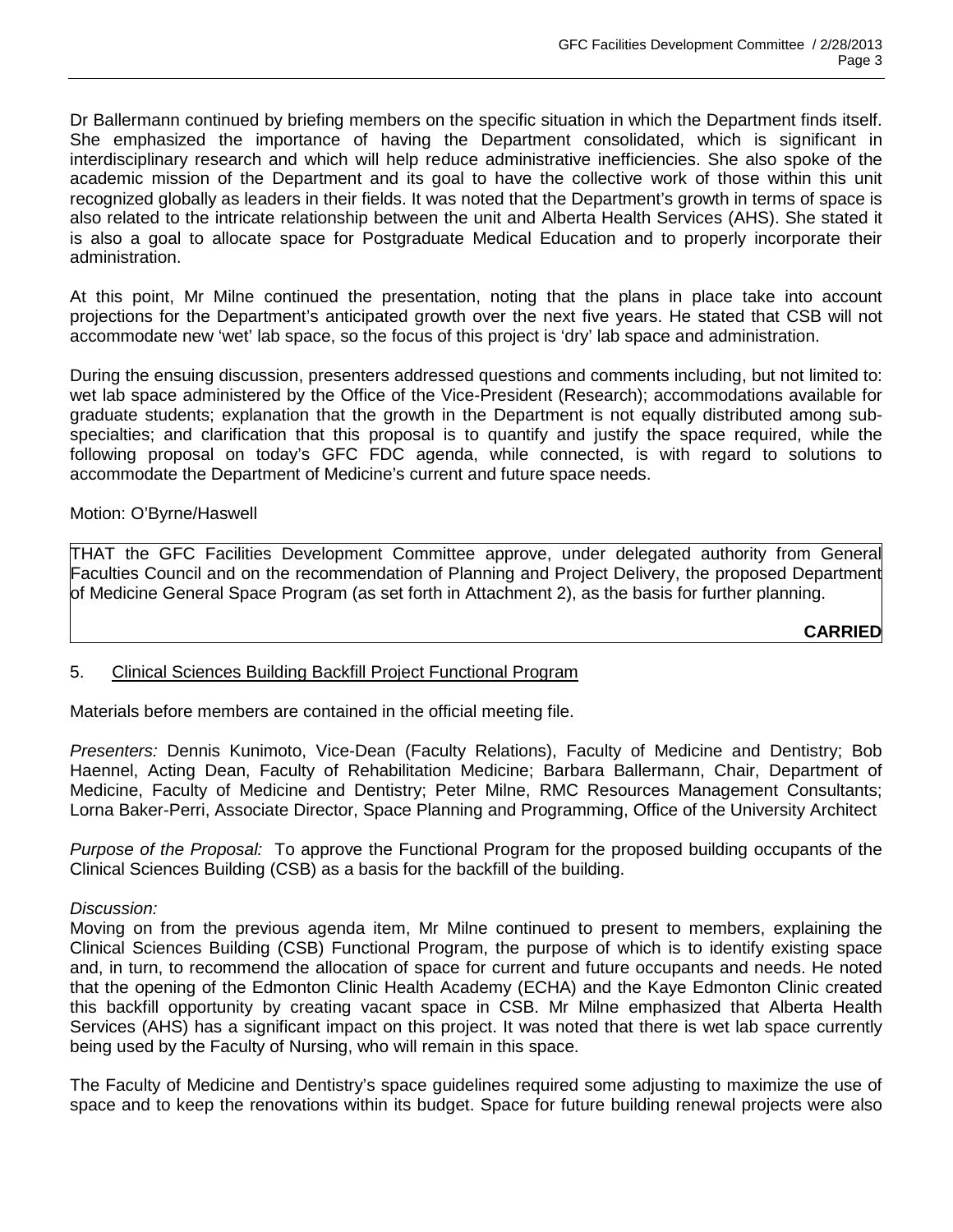taken into account. Mr Milne provided detailed space summaries, including references to current occupants, future occupants, and operational plans for the move. It was noted that there will be a significant decrease in AHS office space and an increase in the University's utilization of the space. The general target for completion of this project is projected to be in three to five years.

Dr Haennel spoke on behalf of the Faculty of Rehabilitation Medicine which, he stated, will use the CSB backfill project as a means of consolidating clusters within the Faculty's Departments, all of which are into substantial interdisciplinary interaction (eg, the completion of this project would better allow physical therapy specialists to link with those in orthopedic surgery).

It was clarified by Ms Baker-Perri for the benefit of members that the offices that will move into CSB will not create much vacant space on campus because this project is to accommodate existing space deficiencies in the identified growing units.

Dr Skidmore thanked the presenters for their thorough presentation on such a complex project.

Motion: Kline/Profetto-McGrath

THAT the GFC Facilities Development Committee approve, under delegated authority from General Faculties Council and on the recommendation of Planning and Project Delivery, the proposed Clinical Sciences Building Functional Program (as set forth in Attachment 2), excluding specifics related to the siting of this facility, as the basis for further planning.

**CARRIED** 

## **DISCUSSION ITEMS**

## 6. Rescission of the UAPPOL Long Range Development Plan Compliance Policy

Materials before members are contained in the official meeting file.

*Presenter:* Ben Louie, University Architect

*Purpose of the Item:* To remove redundancy and ensure University policy is in compliance with the Policy Development Framework in UAPPOL. This policy has been determined to be redundant given that the *Post-Secondary Learning Act* (*PSLA*) states that an institutional long range plan is required.

#### *Discussion:*

For information, Mr Louie, as the delegate of the Vice-President (Facilities and Operations) at this meeting of GFC FDC, made members aware of the UAPPOL Long Range Development Plan (LRDP) Compliance Policy that was soon to be rescinded by the Vice-President (Facilities and Operations), given that existing Provincial land use regulations made this institutional policy statement redundant and, hence, no longer necessary. He asked whether or not members had any concerns, comments, or questions with regard to this matter.

There were no questions or comments from members.

7. Project Update from the Vice-President (Facilities and Operations)

There were no documents.

*Presenter:* Ben Louie, University Architect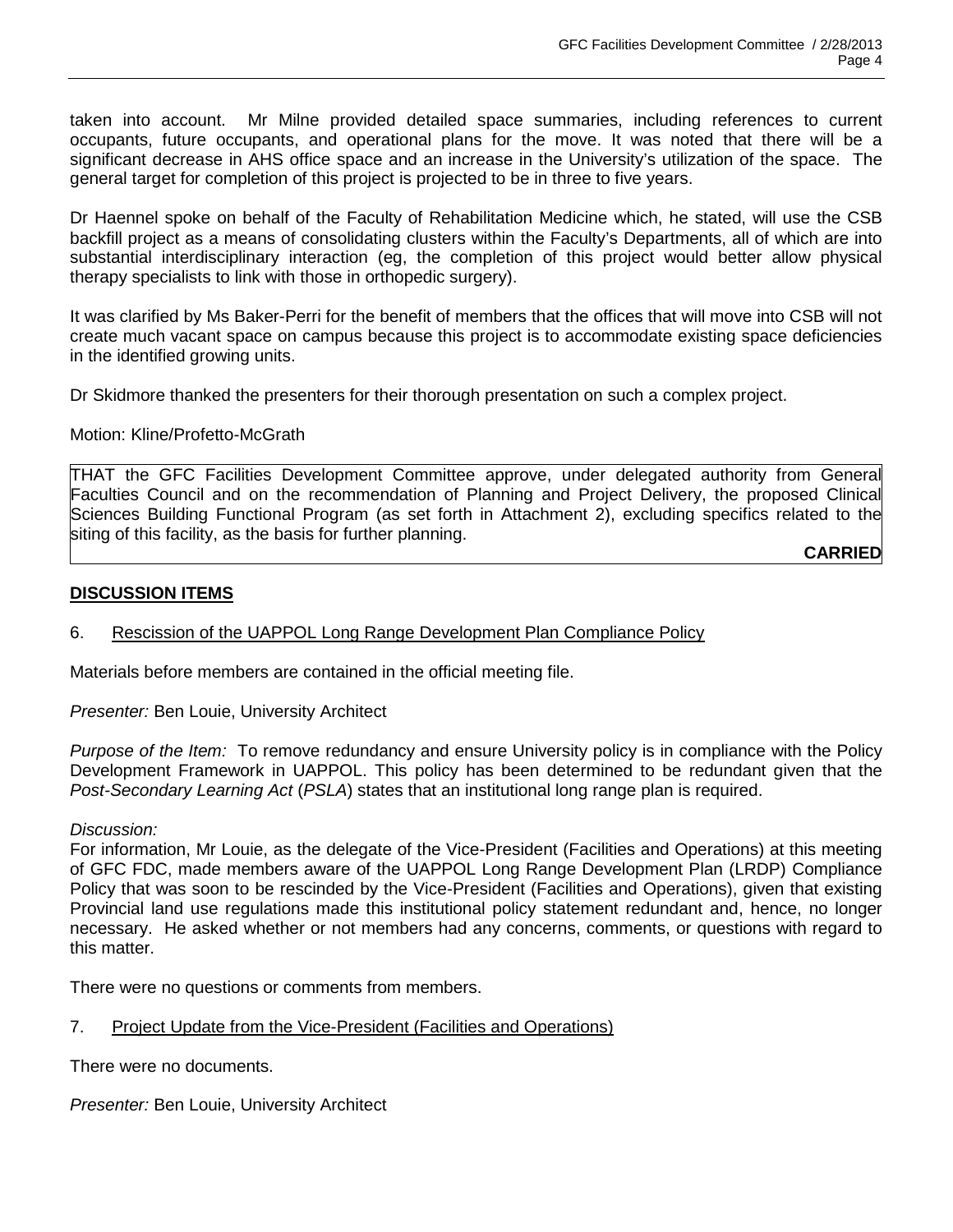*Purpose of the Item:* For information/discussion.

## *Discussion:*

Mr Louie gave the following updates:

- Amendment to the Long Range Development Plan (LRDP) at South Campus the second Community Open House will be held on Thursday, March 14, 2013 at McKernan School "Old" Gym from 5:00 – 9:00 pm. A final plan is to be presented to GFC FDC in May.
- Planning updates for Sectors 7 and 8 are now complete and will be on the March 28, 2013 GFC FDC agenda.
- Michener Park Sector Planning through a 'Request for Proposal' (RFP) process, and out of 6 submissions, GEC Architects was the successful consultant team awarded the contract earlier this week. Their work will take roughly one year to complete, involving planning, consulting, and developing a strategy to renew Michener Park.
- Campus Open Space Master Plan for North Campus through an RFP process, and out of 6 submissions, O2 Planning and Design was the successful consultant team awarded the contract earlier this week. Their work will be directed and managed by a Project Steering Committee and a Campus Open Space Master Plan Advisory Committee.
- North Power Plant Concept Design is now 90% complete (following the visioning and programming charette). It is anticipated this will be presented to GFC FDC in April or May, 2013.
- Recladding of the Universiade Pavilion Facilities and Operations has met with the Faculty Communication Working Group; will be presenting to the Faculty of Physical Education and Recreation on March 11, 2013; and will follow up with a presentation to GFC FDC on this matter for information and discussion.
- Repurposing of the Dentistry/Pharmacy Building the Design Development Report for Core and Shell will be presented to GFC FDC in June, 2013.
- SUB (Students' Union Building) Basement Renovations and Additions this project is at the Design Development stage, along with work resolving site constructability issues surrounding 89 Avenue and the Physical Activity and Wellness (PAW) Centre project, University Hall renovations, and work on the SUB basement.
- Construction projects in progress: Innovation Centre of Engineering (ICE) Building; 89 Avenue Student Residences; PAW Centre (the proposed landscape design for which may come to the March, 2013 GFC FDC meeting); the pedway connecting the Edmonton Clinic Health Academy (ECHA), Kaye Edmonton Clinic, the Health Sciences LRT station, and the University Hospital; Medical Isotope and Cyclotron Facility (the work on which is substantially complete, with the commissioning of the cyclotron now in progress).
- Additions to St Joseph's College and the Schematic Design for the Aboriginal Gathering Place are upcoming.

Mr Louie also noted that progress of the 89 Avenue student housing is on schedule. As well, he commented on the University's receipt of both an award of excellence in engineering building and design and an award of merit in project management granted in regard to ECHA and the Kaye Clinic.

# 8. Question Period

Members engaged with the Chair in a discussion revolving around the University's budget and the recent President's Town Hall, which included questions and comments including, but not limited to: the preparation of mandate letters by the government that could significantly affect the University's Comprehensive Institutional Plan (CIP); the decision to not react to the local media regarding the budget because at this time reports are most often based on speculation; government processes and regulations